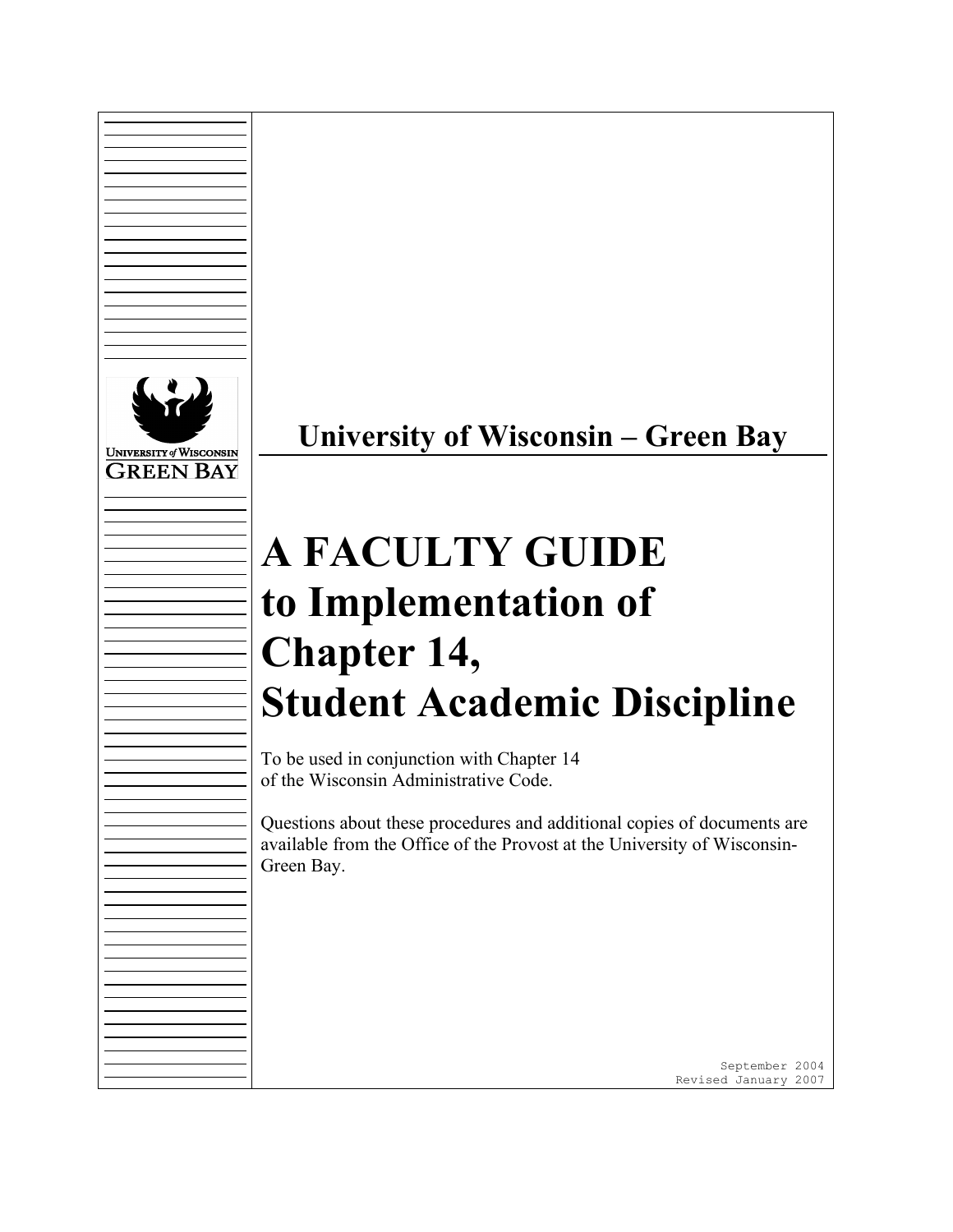# **University of Wisconsin-Green Bay Academic Misconduct and Disciplinary Procedures**

(Chapter UWS 14)

## **RULES FAILURE TIME PLAGIARISM CHEATING ACCUSATION INNOCENT GUILTY** SOME CONCERNS AND SUGGESTIONS: The rules governing student academic misconduct are stated in Chapter UWS 14 and University of Wisconsin-Green Bay Student Academic Disciplinary Procedures. It is important that all procedures are followed consistent with the approved UW-Green Bay Student Academic Disciplinary Procedures when dealing with any academic misconduct. Failure to follow these procedures could result in appropriate grievance action against a faculty member. The individual faculty member carries the primary responsibility for resolving instances of alleged academic misconduct. Both the Faculty/Student Conduct Policies Committee and the University Committee have commented on the importance of informing students about academic dishonesty and your expectations. A good time to do this is the first day of class when you review your course syllabus and just before the first exam or required paper. If the writing of papers is a part of your course, plagiarism and the rules of citation should be discussed. This may be particularly important for new or young students who may not be well grounded in the mechanics of citing sources or who may not understand that plagiarism is using another's ideas without credit as well as using another's exact words. You should make clear your position on whether students may submit work that they have previously submitted in another course. To reduce the temptation to cheat during exams, you should consider the conditions under which exams are given. Attention to seating, number and role of proctors, and the use of alternate versions of exams may be useful. If it appears to you that a student in your class may be guilty of academic misconduct -- for example, cheating on an exam, plagiarizing a paper, or interfering with another student's lab work -- you must promptly ask the student to meet with you informally to discuss your concerns.**\*** During this meeting, you should explain why you believe the student may have committed academic misconduct and give the student an opportunity to respond. It is not necessary to inform the student in writing before this meeting. However, you should give the student a copy of the UW-Green Bay Student Academic Disciplinary Procedures when you meet with her/him. (Extra copies are available from the Office of the Provost or the Dean of Students Office and Web Page.) If you conclude that no misconduct occurred or that no penalty is warranted, this meeting will end the matter. You do not need to keep any notes or notify anyone else. However, you may want to keep personal notes, but not in the student's folder. If instead you conclude that the student is guilty and that a penalty is warranted, you should choose from the following range of sanctions. These are ranked as to severity, and the procedures vary with increasing severity. You may choose to impose more than one penalty. \*If students not enrolled in your class are involved, or if you have reason to believe the student may have been involved in other incidents, or if you feel you could not give the student a fair hearing, you should contact the Office of the Provost and ask for an Academic Investigating Office to be assigned to the case.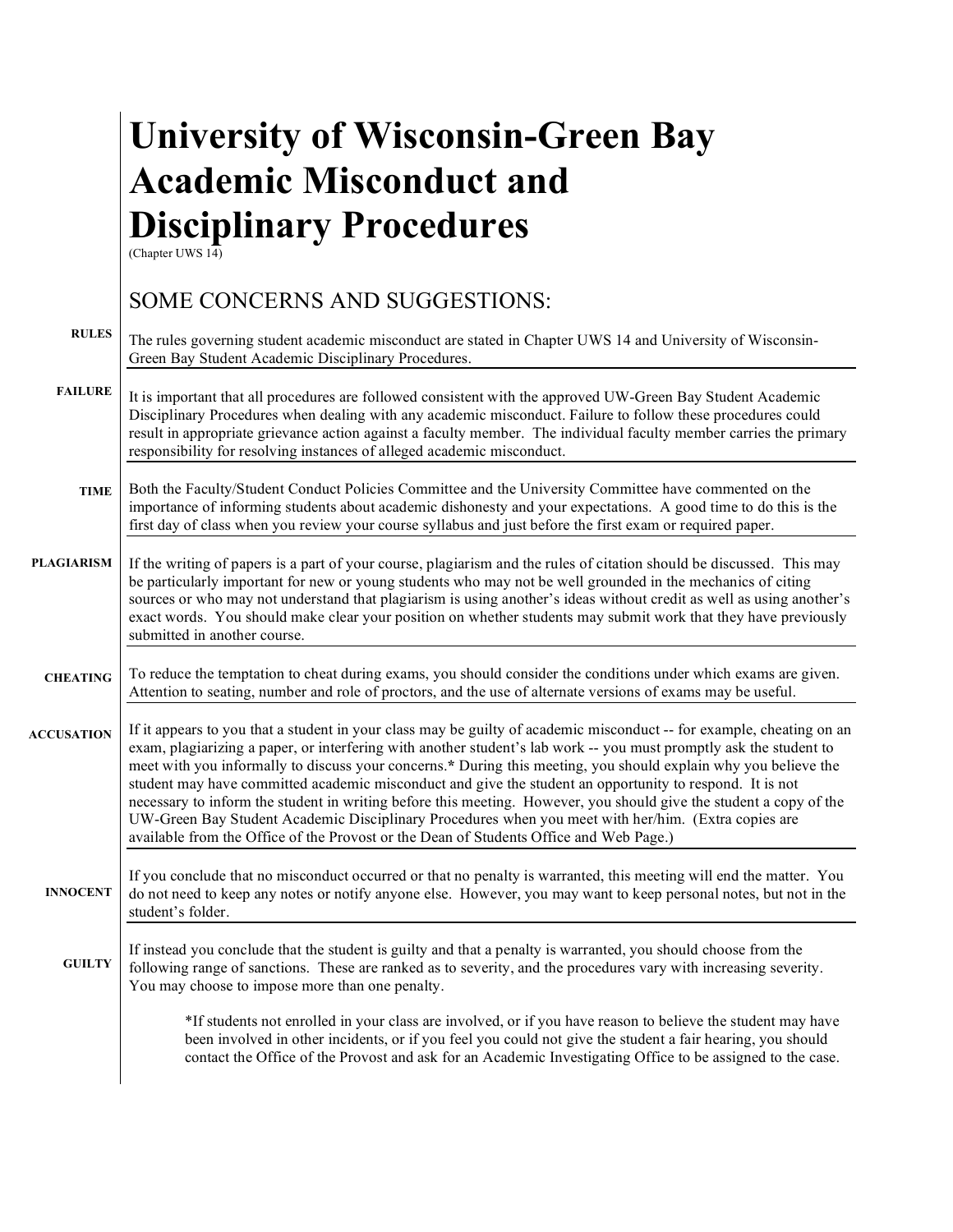## SANCTIONS:

Chapter 14 lists penalties as "a" through "j". They are grouped by degree of severity and procedural process as follows:

## **GROUP A**

a) An oral reprimand

b) A written reprimand presented only to the student

c) An assignment to repeat the work, to be graded on its merits

## **GROUP B**

d) A lower or failing grade on the particular assignment or test

e) A lower grade in the course

f) A failing grade in the course

g) Removal of the student from the course in progress

h) A written reprimand to be included in the student's disciplinary file

### **GROUP C**

i) University disciplinary probation j) Suspension or expulsion from

#### **REPRIMAND OR REPEAT**  PROCEDURES:

#### **WORK GROUP A: SANCTIONS A THROUGH C**

You can privately reprimand the student, either orally or in writing, and/or ask the student to repeat the work in which the misconduct occurred. Under the latter option, you must grade the work on its merits without making a deduction for the previous misconduct. No permanent record is made of the incident. The student does have the right to contest any penalty you impose, including these very mild ones. You must inform the student of the right to a hearing and you should keep some notes about the incident.

#### **GRADE GROUP B: SANCTIONS D THROUGH H**

**CHANGE OR REMOVAL FORM COURSE** If you choose a penalty in this group, you must prepare a written report, summarizing the reasons for your belief that misconduct occurred, proposing one or more sanctions, and notifying the student that s/he has the right to request a hearing within 10 days. You must send or give a copy of your report to the student along with a copy of the rules governing academic misconduct if not previously presented to the student. Send a copy of the report to the Dean of Students Office. If you have decided to remove the student from the course, the Academic Investigating Officer will file the course change form.

### **GROUP C: SANCTIONS I AND J**

**PROBATION SUSPENSION EXPULSION** If you conclude that disciplinary probation, suspension or expulsion is warranted, the incident must be referred to the Office of the Provost. Your report to the Office of the Provost should include a description of the incident and specification of the sanction recommended. Send or give a copy of this report to the student. The Academic Investigating Officer (Office of the Provost) will follow through with the case, will consult with you and will also meet with the student. A hearing will automatically be scheduled for these sanctions unless the student waives this right.

**STUDENT WISHES TO CONTEST**

## STUDENT'S RIGHT TO A HEARING:

If the student wishes to contest any part of your report, there will be a hearing before either an academic misconduct hearing committee which will include faculty and students or a single hearing examiner designated by the Chancellor. Note: Your role in the hearing will be that of witness; you are not obliged to "prosecute" the case or defend you decision. The committee or examiner will listen to the evidence and arguments and decide whether academic misconduct has occurred and what the appropriate sanction should be.

**AUTOMATIC HEARING OR APPEAL** If the sanction you propose is probation, suspension or expulsion from the University, a hearing will automatically be scheduled unless the student waives this right. If the hearing committee or examiner prescribes one of these severe penalties, the student can appeal to the Chancellor, who will review the decision. Ordinarily, campus decisions are final except that the Board of Regents may, at its discretion, grant a review of the record.